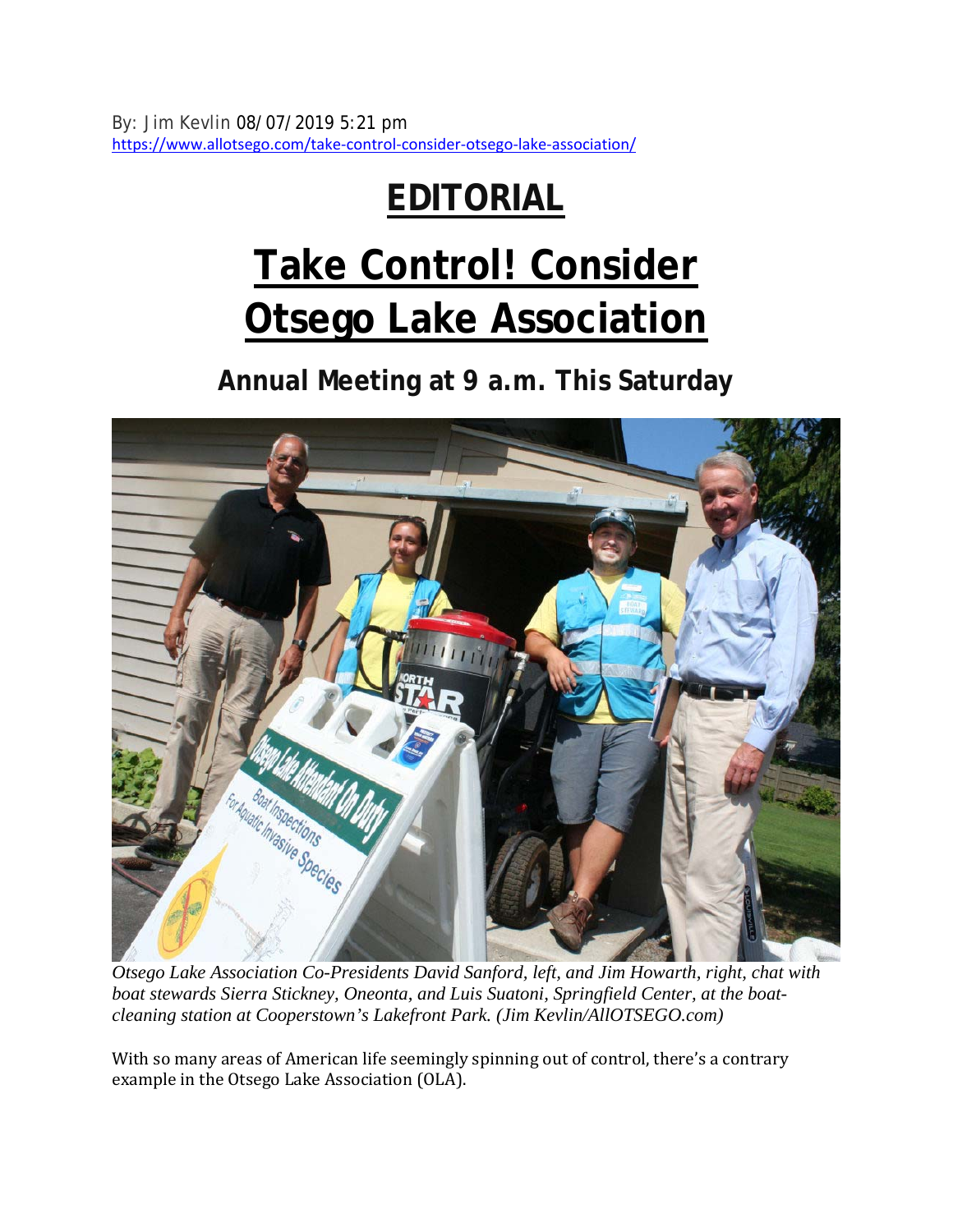Its "100-percent volunteers," according to Jim Howarth, co-president with David Sanford, are focused on a common mission: "Protecting the health, beauty and wellbeing" of the lake.



*OLA stalwart Paul Lord shows a sample of the European Frog Bit, Otsego Lake's latest invasive.* 

Listening to them, it's clear: Local volunteers, working together, can get a lot done.

There are larger non-profit, governmental and educational entities focused on the wellbeing of James Fenimore Cooper's Glimmerglass, a national environmental icon – the OCCA, Otsego 2000, SUNY Oneonta's Biological Field Station (BFS), the Susquehanna River Basin Commission, to name only a few – but the nimble OLA is a PT boat amid, if not aircraft carriers, the mid-size cruisers.

In advance of its annual meeting – this Saturday, Aug. 10, at Cooperstown's Fairy Spring Park on East Lake Road; coffee and donuts at 8:30 a.m., with the meeting at 9-11 a.m., including conferring the annual Lake Citizen Award – Howarth and Sanford stopped by the other day to help raise the visibility of a story of accomplishment.

Like many OLA members, the two motivations came out of many happy personal experiences. Sanford recalls when commercial fishing was still allowed on the lake, and a daily staple at the Cooperstown Diner was Otsego Bass caught that morning. A student at SUNY Oneonta in the 1970s, Howarth remembers renting a motorbike from Thayer's at \$5 a day to take his future bride Susan onto the lake. Or a canoe ride, \$2 a day.

As its second decade nears completion, the co-presidents reported, the OLA can point to some notable accomplishments.

Its lobbying helped achieve an 80 percent reduction the state DOT's use of the powerful herbicide glyphosate – state crews (in HAZMAT suits) are now applying it along West Lake Road every five years, instead of annually. The county Highway Department has cut back significantly on deicing salt on East Lake Road. The Town of Springfield continues to be a model, using just enough salt to keep its sand piles from freezing.